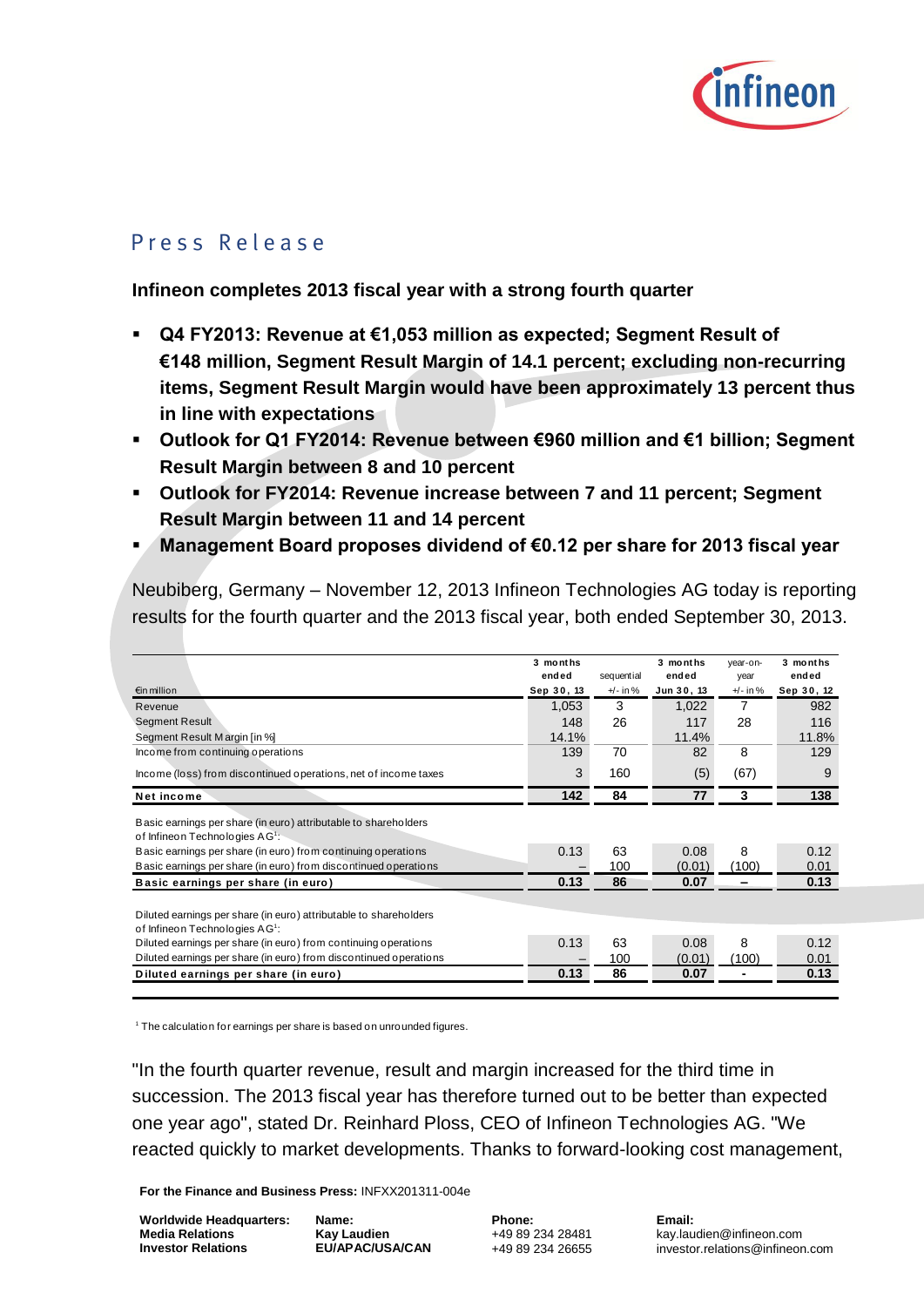Infineon remained profitable even when demand was at its lowest. When the market picked up again, we were able to ramp up production quickly and gain market share."

# **Group earnings in fourth quarter of 2013 fiscal year**

Fourth-quarter revenue of the Infineon Group increased by 3 percent to €1,053 million and was thus in line with the outlook at the beginning of the quarter. This positive development was primarily driven by the Industrial Power Control (IPC) and Chip Card & Security (CCS) segments. Revenue of the Power Management & Multimarket (PMM) segment increased slightly, while that of the Automotive (ATV) segment decreased marginally.

Segment Result increased by 26 percent to €148 million, compared to €117 million achieved in the previous quarter. The Segment Result Margin in the fourth quarter was 14.1 percent, up from the 11.4 percent recorded in the preceding quarter. The Segment Result for the fourth quarter of the fiscal year did, however, contain the impact of certain non-recurring items. Most significant was the positive effect from a reduction in risk allowances for inventories, which was only partly offset by higher expenses for variable compensation. Excluding non-recurring items, the Segment Result Margin would have been in line with the level of approximately 13 percent forecasted at the beginning of the quarter.

Income from continuing operations in the fourth quarter amounted to  $\epsilon$ 139 million, compared with €82 million in the previous quarter. The income from discontinued operations improved quarter-on-quarter from negative €5 million to positive €3 million.

Net income increased from €77 million in the third quarter to €142 million in the fourth quarter of the 2013 fiscal year. Earnings per share (basic and diluted) improved from  $\epsilon$ 0.07 to  $\epsilon$ 0.13

Investments – which Infineon defines as the sum of purchases of property, plant and equipment, purchases of intangible assets and capitalized development cost – increased from €71 million the third quarter to €155 million in the fourth quarters of the 2013 fiscal year. Depreciation and amortization amounted to €119 million in the fourth quarter, compared to €115 million in the third quarter.

Free cash flow<sup>1</sup> from continuing operations saw a continuation of the upward trend in recent quarters and increased to €156 million. The figure for the third quarter had been €135 million.

The gross cash position improved from €2.137 billion at the end of June 2013 to €2.286 billion at September 30, 2013. The net cash position at the end of the fourth

<sup>1</sup> <sup>1</sup>For definitions and the calculation of free cash flow and of gross and net cash position, please see page 12.

**For the Finance and Business Press:** INFXX201311-004e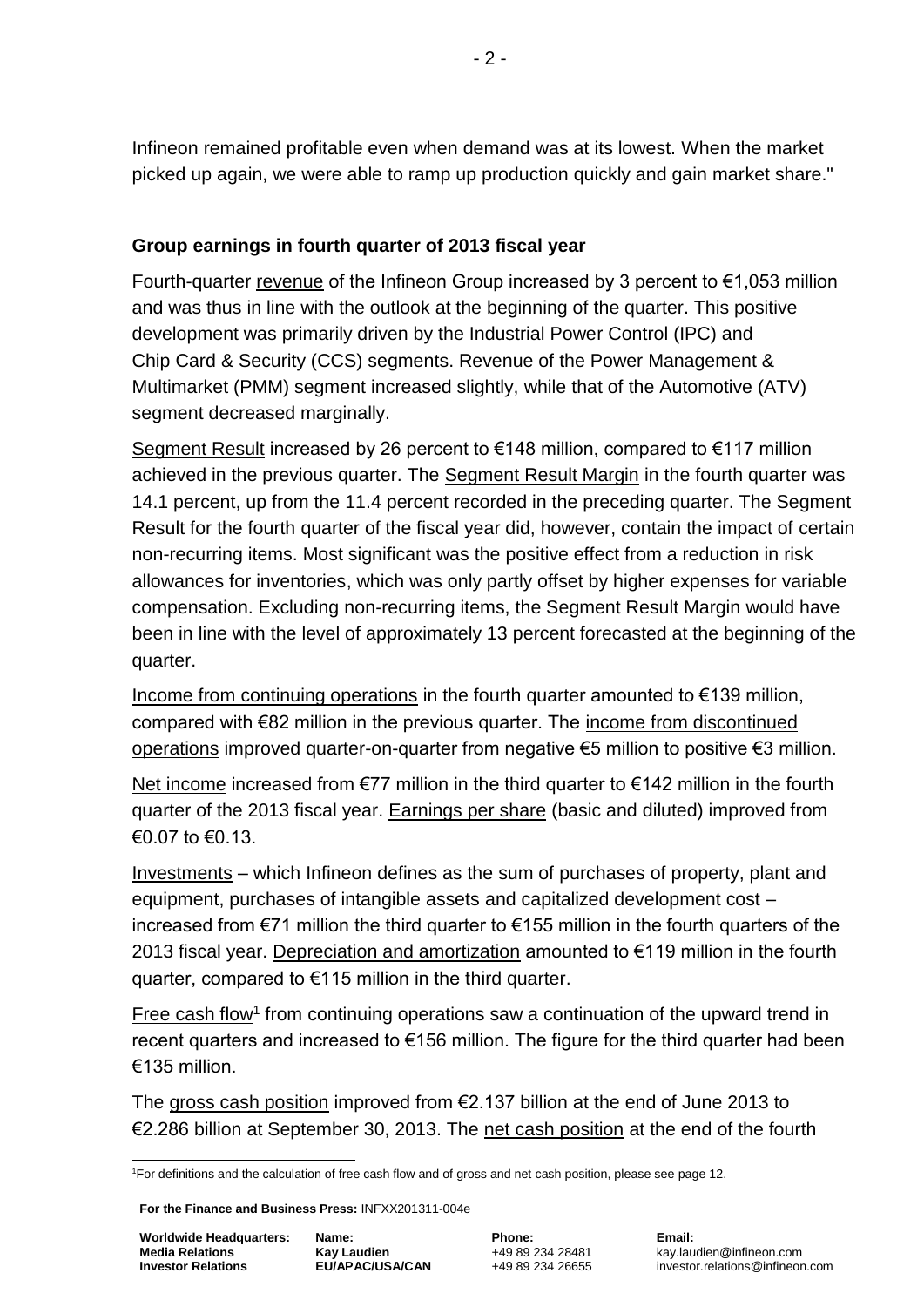quarter was €1.983 billion, compared to €1.832 billion at the end of the preceding quarter.

# **Group result for the 2013 fiscal year**

Infineon recorded Group revenue of €3,843 million for the full year, compared to the previous year's figure of €3,904 million. The decrease was therefore only 2 percent, reflecting an outcome for the 2013 fiscal year that was better than expected in autumn 2012. From the second quarter onwards, demand picked up at a significantly faster pace than expected, which more than compensated for the negative impact of a weaker-thanbudgeted exchange rate of the US dollar against the euro (average of 1.31 compared to the budgeted rate of 1.25).

Group revenue excluding Other Operating Segments and Corporate and Eliminations was 1 percent higher than in the previous fiscal year, with revenue increases in the ATV, PMM and CCS segments more than offsetting the decrease in the IPC segment. The biggest increase (6 percent) was recorded by the PMM segment, which benefited from rising demand for mobile devices, such as smartphones and tablets. The ATV segment achieved a 3 percent increase in revenue, influenced by still weak automobile markets in Europe which was more than offset by good sales figures in the USA and China. The demand for German premium-cars remained strong. Revenue grew by 1 percent in the CCS segment. IPC's revenue dropped by 11 percent compared to the 2012 fiscal year, mostly reflecting weak worldwide demand for capital goods.

The reported decrease in total Group revenue was primarily due to the scheduled reduction in revenue generated by Other Operating Segments. The phase out of deliveries of products and services to the previously sold Wireline Communications and Wireless mobile phone businesses caused revenue to decrease by €99 million compared to the previous year.

Segment Result for the 2013 fiscal year amounted to €377 million, compared to the previous year's figure of €527 million, and the Segment Result Margin fell year-on-year from 13.5 percent to 9.8 percent. The decrease in Segment Result is attributable primarily to the 13 percent quarter-on-quarter reduction in revenue recorded in the first quarter of the 2013 fiscal year. Nonetheless Infineon remained solidly profitable in the first quarter with a Segment Result Margin of 5.2 percent. Subsequently, Infineon experienced revenue growth of approximately 24 percent from the first to the fourth quarter, with the Segment Result Margin rising to 14.1 percent.

In line with the change in Segment Result, Group income fell from €427 million in the 2012 fiscal year to €272 million in the 2013 fiscal year. Earnings per share amounted to

**For the Finance and Business Press:** INFXX201311-004e

**Worldwide Headquarters: Media Relations Investor Relations**

**Name: Kay Laudien EU/APAC/USA/CAN** **Phone:** +49 89 234 28481 +49 89 234 26655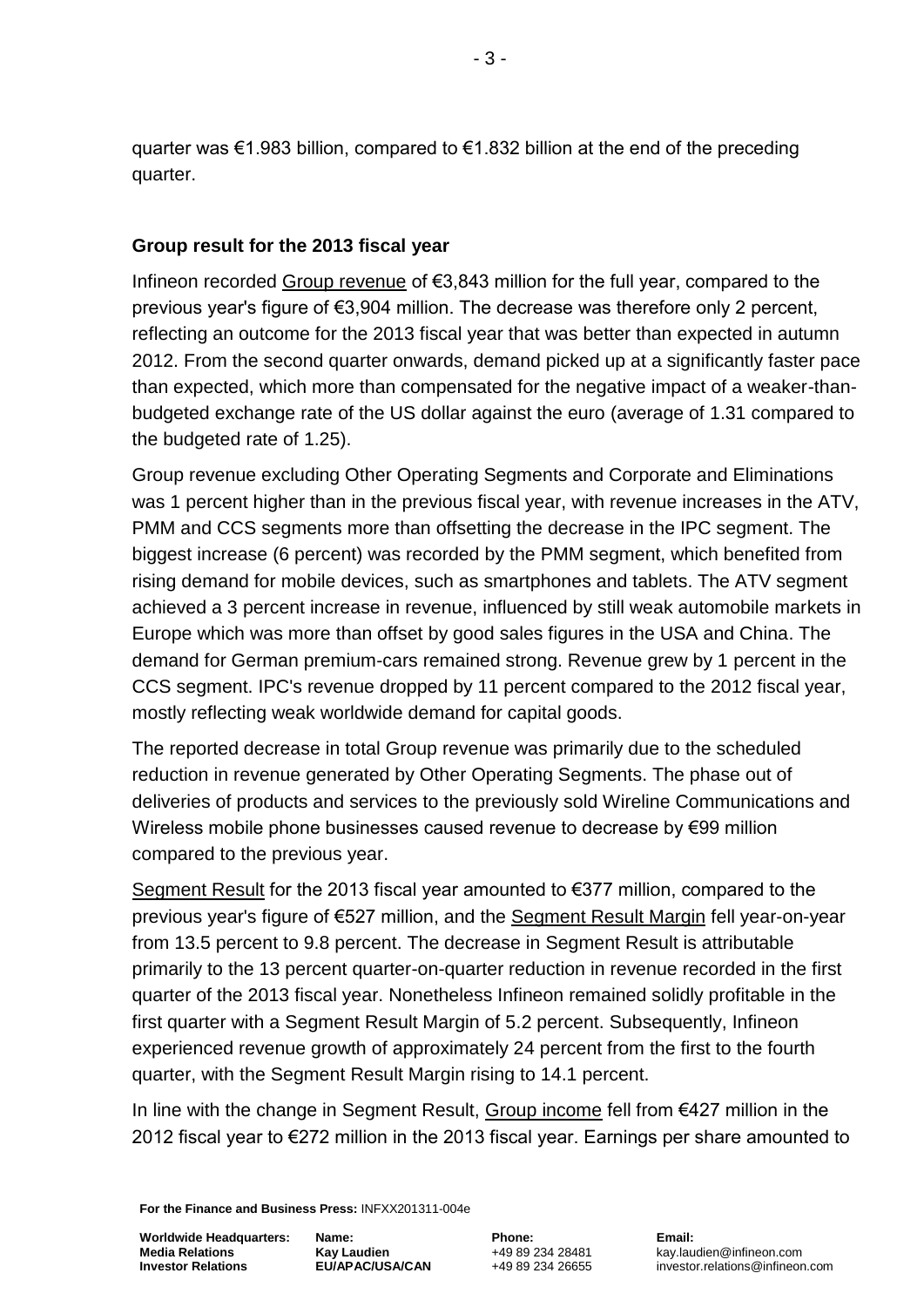€0.25 (basic and diluted), compared to €0.40 (basic) and €0.39 (diluted) in the previous fiscal year.

Free cash flow recovered from a negative amount of €219 million in the 2012 fiscal year to a positive amount of €235 million in the 2013 fiscal year, with lower investments having a positive impact.

The gross cash position increased marginally, finishing the fiscal year at  $\epsilon$ 2.286 billion compared to €2.235 billion one year earlier. The net cash position increased over the same period from €1.940 billion to €1.983 billion.

# **Dividend for the 2013 fiscal year**

The Management Board will propose the payment of an unchanged dividend of €0.12 per share for the 2013 fiscal year. This proposal is based on a policy of offering an appropriate participation in growing earnings via the dividend to shareholders. At the same time, Infineon is intending to at least maintain the dividend at a constant level, even in times of flat or declining earnings or negative free cash flows.

# **Outlook for the first quarter of 2014 fiscal year**

Due to the seasonal decline in demand towards the end of the calendar year, Infineon forecasts that revenue will decrease to between €960 million and €1 billion in the first quarter of the 2014 fiscal year, with quarter-on-quarter decreases expected in all four segments. In percentage terms, the decrease is likely to be significantly more pronounced for the PMM and CCS segments than for the ATV and IPC segments. In line with the expected decline in revenue, the Segment Result Margin is forecast to decrease to between 8 to 10 percent.

# **Outlook for the 2014 fiscal year**

For the 2014 fiscal year, based on an assumed exchange rate of the US dollar against the euro of 1.35, Infineon forecasts an increase in revenue of between 7 and 11 percent compared to the previous year and a Segment Result Margin of between 11 and 14 percent.

The expected increase in revenue for the IPC segment should be well above the average for the Group. The growth rates for the PMM and CCS segments are forecast to be roughly in line with the expected average. The ATV segment is likely to grow at a slightly lower rate than the Group average. Revenue generated by Other Operating Segments has decreased continuously in each of the last two fiscal years and only

**For the Finance and Business Press:** INFXX201311-004e

**Worldwide Headquarters: Media Relations Investor Relations**

**Name: Kay Laudien EU/APAC/USA/CAN** **Phone:** +49 89 234 28481 +49 89 234 26655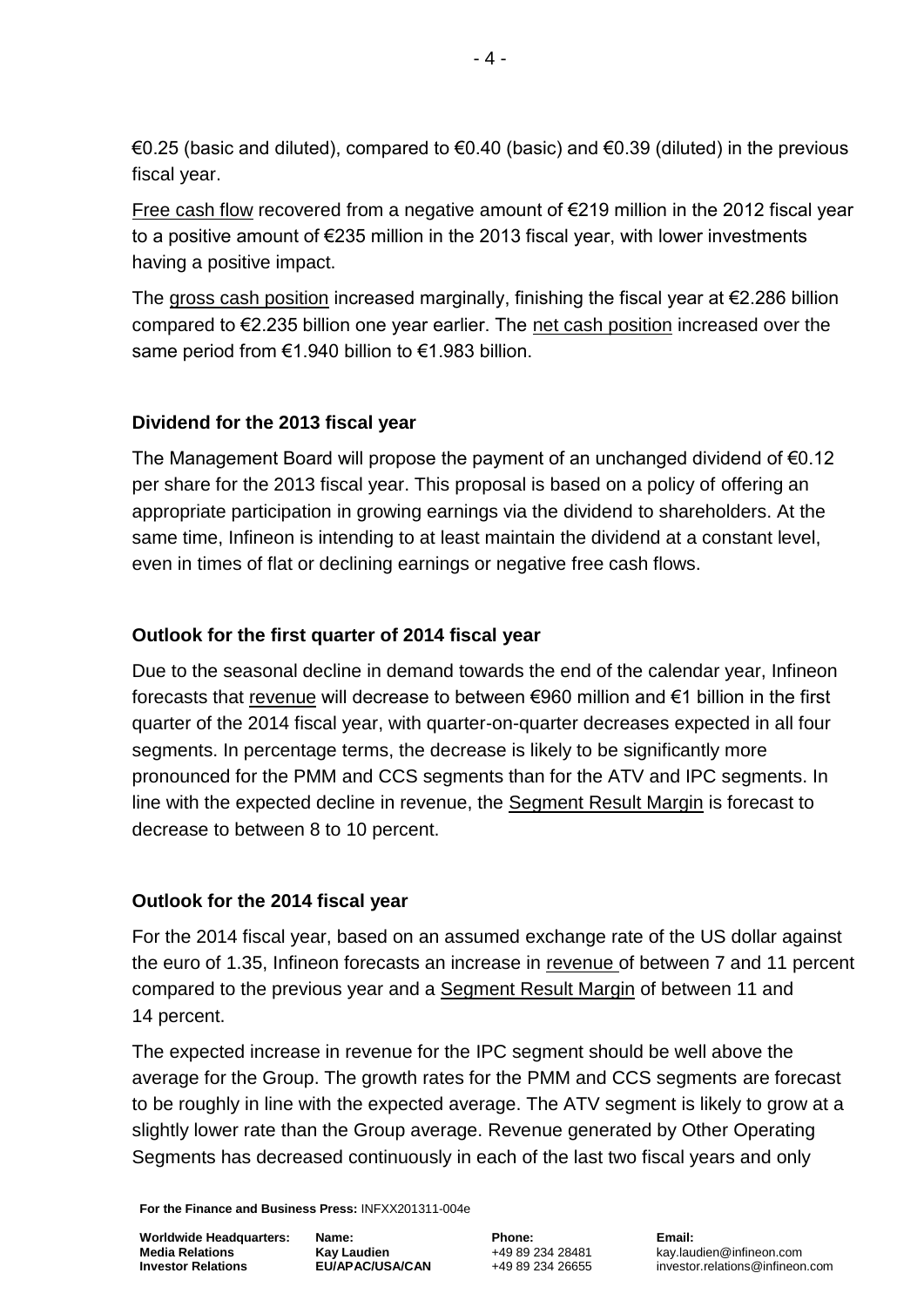amounted to €26 million in the 2013 fiscal year. The figure for the 2014 fiscal year is expected to be similar or slightly lower.

In the light of the high levels of capacity utilization seen towards the end of the 2013 fiscal year, expected changes in the production mix and continued expansion of 200-millimeter and 300-millimeter thin wafer capacities, Infineon is planning investments of approximately €650 million for the 2014 fiscal year. Depreciation and amortization will continue to increase in the 2014 fiscal year and amount to €500 million or slightly above. Free cash flow in the 2014 fiscal year should be at least at a similar level to that achieved in the 2013 fiscal year.

| in euro million                       | in $%$<br>of total<br>revenue | 3 months<br>ended<br>Sep 30, 13 | sequential<br>$+/-$ in % | 3 months<br>ended<br>Jun 30, 13 | year-on-<br>year<br>$+/-$ in % | 3 months<br>ended<br>Sep 30, 12 |
|---------------------------------------|-------------------------------|---------------------------------|--------------------------|---------------------------------|--------------------------------|---------------------------------|
| Infineon                              |                               |                                 |                          |                                 |                                |                                 |
| Revenue                               | 100                           | 1,053                           | 3                        | 1,022                           | 7                              | 982                             |
| <b>Segment Result</b>                 |                               | 148                             | 26                       | 117                             | 28                             | 116                             |
| Segment Result Margin [in %]          |                               | 14.1%                           |                          | 11.4%                           |                                | 11.8%                           |
| Automotive (ATV)                      |                               |                                 |                          |                                 |                                |                                 |
| <b>Segment Revenue</b>                | 43                            | 455                             | (1)                      | 459                             | 9                              | 416                             |
| <b>Segment Result</b>                 |                               | 57                              | 10                       | 52                              | 21                             | 47                              |
| Segment Result Margin [in %]          |                               | 12.5%                           |                          | 11.3%                           |                                | 11.3%                           |
| Industrial Power Control (IPC)        |                               |                                 |                          |                                 |                                |                                 |
| <b>Segment Revenue</b>                | 19                            | 197                             | 14                       | 173                             | 9                              | 181                             |
| <b>Segment Result</b>                 |                               | 33                              | 154                      | 13                              | 27                             | 26                              |
| Segment Result Margin [in %]          |                               | 16.8%                           |                          | 7.5%                            |                                | 14.4%                           |
| Power Management & Multimarket (PMM)  |                               |                                 |                          |                                 |                                |                                 |
| Segment Revenue                       | 26                            | 271                             | $\overline{c}$           | 266                             | 10                             | 247                             |
| <b>Segment Result</b>                 |                               | 49                              | 7                        | 46                              | 32                             | 37                              |
| Segment Result Margin [in %]          |                               | 18.1%                           |                          | 17.3%                           |                                | 15.0%                           |
| Chip Card & Security (CCS)            |                               |                                 |                          |                                 |                                |                                 |
| <b>Segment Revenue</b>                | 12                            | 129                             | 8                        | 119                             | 2                              | 126                             |
| <b>Segment Result</b>                 |                               | 12                              | 20                       | 10                              | (33)                           | 18                              |
| Segment Result Margin [in %]          |                               | 9.3%                            |                          | 8.4%                            |                                | 14.3%                           |
| <b>Other Operating Segments (OOS)</b> |                               |                                 |                          |                                 |                                |                                 |
| <b>Segment Revenue</b>                | $\mathbf 0$                   | 5                               | (17)                     | 6                               | (64)                           | 14                              |
| <b>Segment Result</b>                 |                               | (1)                             | 50                       | (2)                             | 83                             | (6)                             |
| Corporate and Eliminations (C&E)      |                               |                                 |                          |                                 |                                |                                 |
| <b>Segment Revenue</b>                | $\mathbf 0$                   | (4)                             | (300)                    | (1)                             | (100)                          | (2)                             |
| <b>Segment Result</b>                 |                               | (2)                             |                          | (2)                             | 67                             | (6)                             |

At €455 million, fourth-quarter revenue of the ATV segment was virtually unchanged from the preceding quarter's figure of €459 million. Revenues during the summer months remained at a high level in what would normally be expected to be a seasonally weaker quarter. Segment Result improved from €52 million in the third quarter of the 2013 fiscal year to €57 million in the fourth quarter, while the Segment Result Margin improved from 11.3 percent to 12.5 percent.

The performance of the IPC segment continued to improve in the fourth quarter of the 2013 fiscal year, with revenue up 14 percent quarter-on-quarter from  $\epsilon$ 173 million to

**For the Finance and Business Press:** INFXX201311-004e

**Worldwide Headquarters: Media Relations Investor Relations**

**Name: Kay Laudien EU/APAC/USA/CAN**

**Phone:** +49 89 234 28481 +49 89 234 26655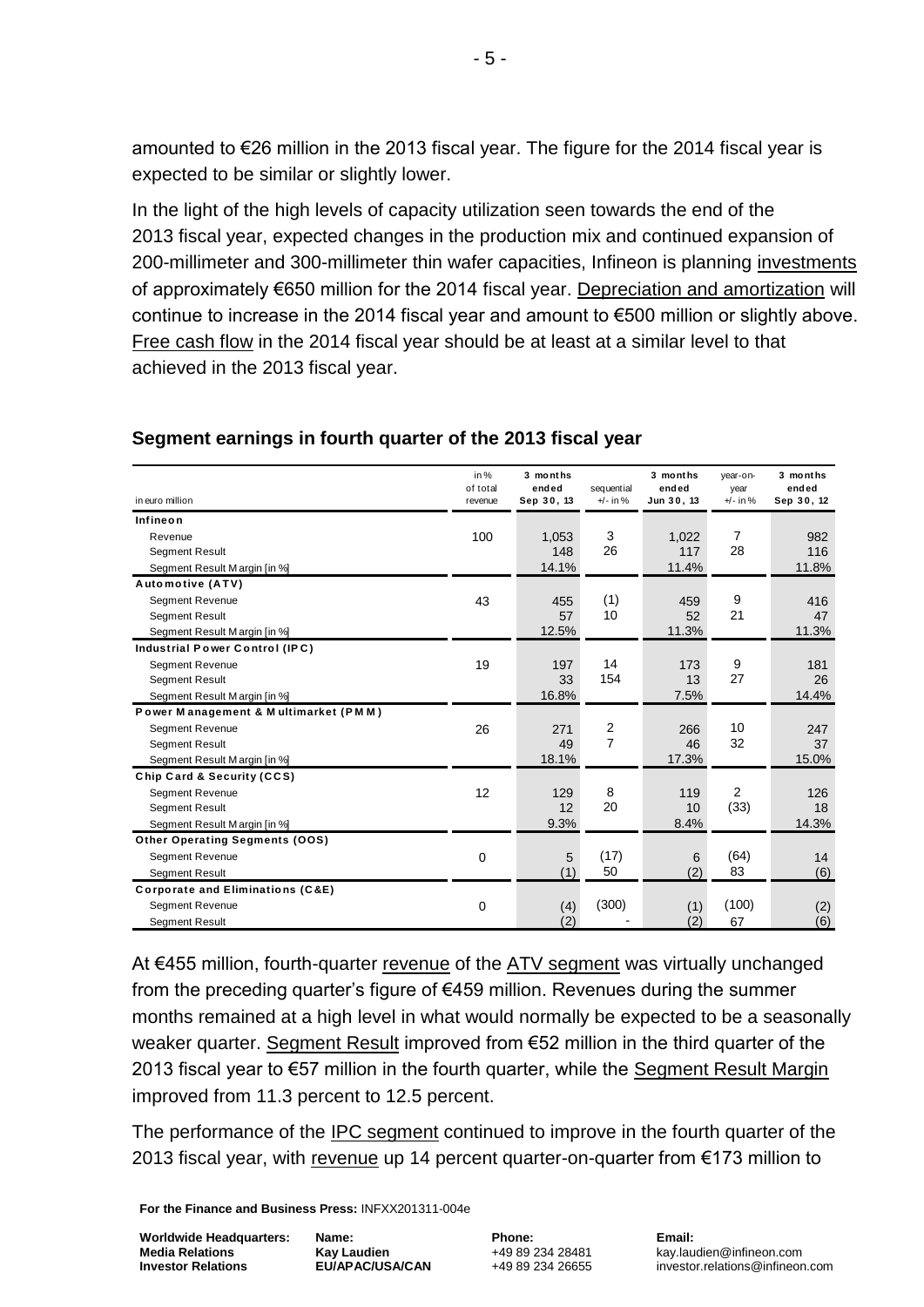€197 million. Increases were recorded both for IGBT chips and for IGBT modules. Demand increased in all applications, in particular for renewable energy and industrial drives. Segment Result increased from €13 million in the third quarter to €33 million in the fourth quarter. Segment Result Margin increased from 7.5 percent to 16.8 percent.

PMM segment revenue increased slightly quarter-on-quarter by 2 percent from €266 million to €271 million. Business in most application areas was more or less flat, while revenues from the sale of products for smartphones and power supplies increased slightly compared to the preceding quarter. Segment Result increased by 7 percent from €46 million in the third quarter to €49 million in the fourth quarter. The Segment Result Margin improved quarter-on-quarter from 17.3 percent to 18.1 percent.

Revenue of the CCS segment increased from €119 million in the third quarter to €129 million in the fourth quarter of the 2013 fiscal year. This 8 percent increase was the result of increased demand in the areas of authentication, government ID and payment. Segment Result increased from €10 million in the third quarter to €12 million in the fourth quarter of the 2013 fiscal year, while the Segment Result Margin increased from 8.4 percent to 9.3 percent.

**For the Finance and Business Press:** INFXX201311-004e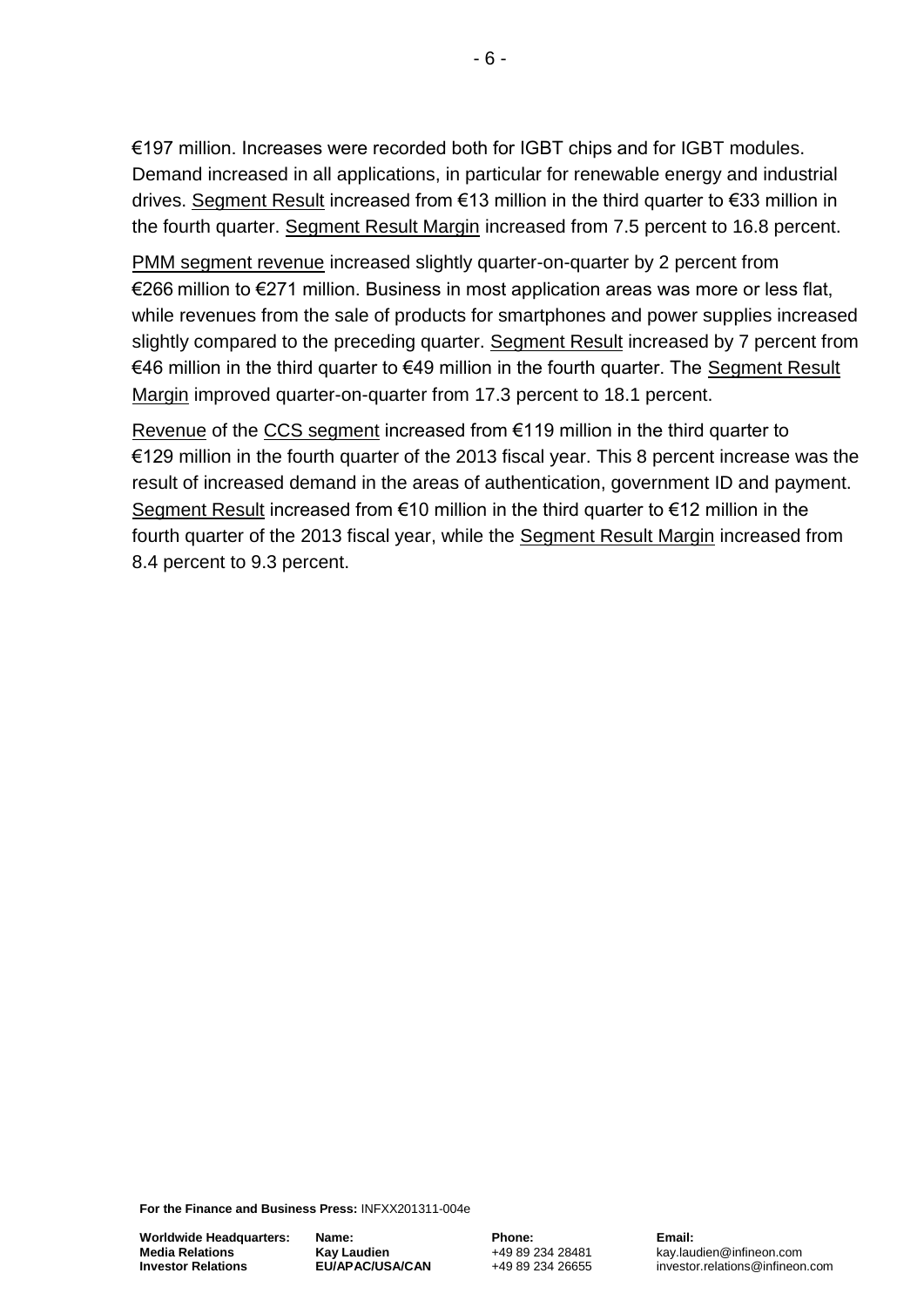# **Analyst telephone conference and press conference**

Infineon will host a telephone conference call for analysts and investors (in English only) on November 12, 2013 at 9:30 am (CET), 3:30 am (EST). During the call, the Infineon Management Board will present the Company's results from the fourth quarter and 2013 fiscal year. In addition, the Management Board will host a live press conference at 11:00 am (CET), 5:00 am (EST). It can be followed over the Internet in both English and German. Both conferences will also be available live and for download on Infineon's website at [www.infineon.com/investor](http://www.infineon.com/investor) .

The **Q4 Investor Presentation** is available (in English only) at: <http://www.infineon.com/cms/en/corporate/investor/reporting/index.html>

# **Infineon Financial Calendar** (\*preliminary)

| $\triangleright$ Nov 18-19, 2013 | Company roadshow - including presentation by Andreas<br>Urschitz, Division President, Power Management & Multimarket<br>(PMM), London |
|----------------------------------|---------------------------------------------------------------------------------------------------------------------------------------|
| $\triangleright$ Nov 20-21, 2013 | Morgan Stanley TMT Conference, Barcelona                                                                                              |
| $\triangleright$ Dec 3-4, 2013   | Credit Suisse Technology Conference, Scottsdale/Arizona                                                                               |
| $\triangleright$ Jan 30, 2014*   | Earnings Release for the First Quarter of the 2014 Fiscal Year                                                                        |
| $\triangleright$ Feb 13, 2014    | Annual General Meeting 2014, Munich, Germany                                                                                          |
| $\triangleright$ Apr 29, 2014*   | Earnings Release for the Second Quarter of the 2014 Fiscal<br>Year                                                                    |
| $\triangleright$ Jul 30, 2014*   | Earnings Release for the Third Quarter of the 2014 Fiscal Year                                                                        |
| $\triangleright$ Nov 18, 2014*   | Earnings Release for the Fourth Quarter and Full 2014 Fiscal<br>Year                                                                  |

# **About Infineon**

Infineon Technologies AG, Neubiberg, Germany, offers semiconductor and system solutions addressing three central challenges to modern society: energy efficiency, mobility, and security. In the 2013 fiscal year (ending September 30), the Company reported sales of €3.84 billion with around 26,700 employees worldwide. Infineon is listed on the Frankfurt Stock Exchange (ticker symbol: IFX) and in the USA on the overthe-counter market OTCQX International Premier (ticker symbol: IFNNY).

**For the Finance and Business Press:** INFXX201311-004e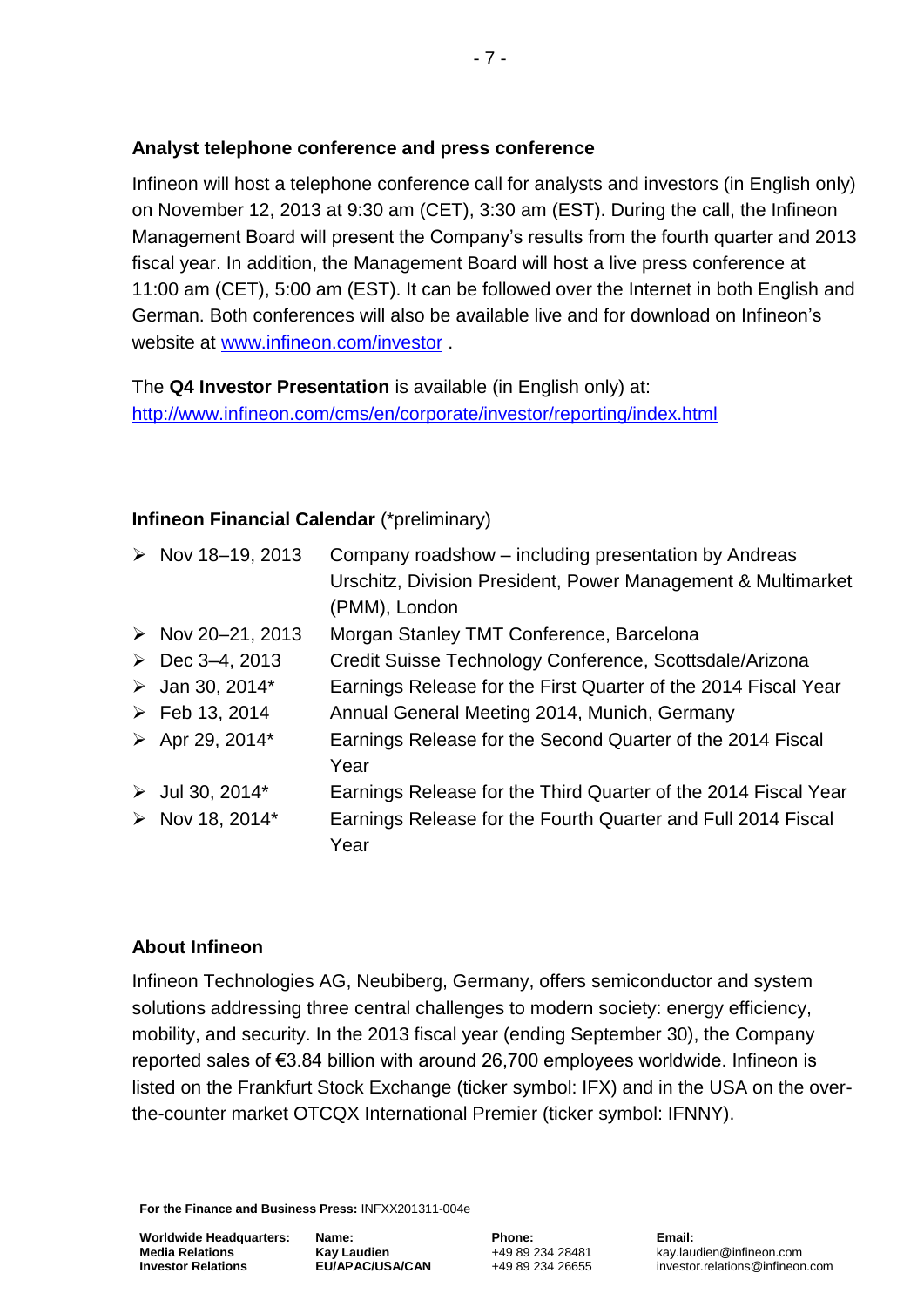## **FINANCIAL INFORMATION**

According to IFRS – Preliminary and Unaudited

# **Consolidated Statements of Operations**

|                                                                                                               |                | 3 months ended |                | 12 months ended |            |
|---------------------------------------------------------------------------------------------------------------|----------------|----------------|----------------|-----------------|------------|
| in euro million; except for the per share data                                                                | Sep 30, 13     | Jun 30, 13     | Sep 30, 12     | Sep 30, 13      | Sep 30, 12 |
| Revenue                                                                                                       | 1.053          | 1.022          | 982            | 3,843           | 3,904      |
| Cost of goods sold                                                                                            | (657)          | (656)          | (638)          | (2,520)         | (2, 477)   |
| Gross profit                                                                                                  | 396            | 366            | 344            | 1,323           | 1,427      |
| Research and development expenses                                                                             | (140)          | (139)          | (123)          | (525)           | (455)      |
| Selling, general and administrative expenses                                                                  | (115)          | (115)          | (121)          | (440)           | (475)      |
| Other operating income                                                                                        | 7              | 4              | 5              | 19              | 25         |
| Other operating expense                                                                                       | (1)            | (22)           | (18)           | (52)            | (67)       |
| <b>Operating income</b>                                                                                       | 147            | 94             | 87             | 325             | 455        |
| Financial income                                                                                              | $\overline{7}$ | 6              | $\overline{7}$ | 30              | 38         |
| Financial expense                                                                                             | (13)           | (13)           | (16)           | (51)            | (61)       |
| Gain (loss) from investments accounted for using the equity                                                   | $\overline{2}$ |                | (1)            | $\overline{2}$  | (1)        |
| method                                                                                                        |                |                |                |                 |            |
| Income from continuing operations before income                                                               | 143            | 87             | 77             | 306             | 431        |
| taxes<br>Income tax                                                                                           | (4)            | (5)            | 52             | (23)            | 1          |
| Income from continuing operations                                                                             | 139            | 82             | 129            | 283             | 432        |
|                                                                                                               |                |                |                |                 |            |
| Income (loss) from discontinued operations, net of income taxes                                               | 3              | (5)            | 9              | (11)            | (5)        |
| Net income                                                                                                    | 142            | 77             | 138            | 272             | 427        |
| Attributable to:                                                                                              |                |                |                |                 |            |
| Non-controlling interests                                                                                     |                |                |                |                 |            |
| Shareholders of Infineon Technologies AG                                                                      | 142            | 77             | 138            | 272             | 427        |
| Basic earnings per share (in euro) attributable to shareholders of<br>Infineon Technologies AG <sup>1</sup> : |                |                |                |                 |            |
| Weighted average shares outstanding (in million) - basic                                                      | 1,075          | 1.075          | 1.080          | 1,075           | 1.080      |
| Basic earnings per share (in euro) from continuing operations                                                 | 0.13           | 0.08           | 0.12           | 0.26            | 0.40       |
| Basic earnings per share (in euro) from discontinued operations                                               |                | (0.01)         | 0.01           | (0.01)          |            |
| Basic earnings per share (in euro)                                                                            | 0.13           | 0.07           | 0.13           | 0.25            | 0.40       |
| Diluted earnings per share (in euro) attributable to shareholders of<br>Infineon Technologies AG1:            |                |                |                |                 |            |
| Weighted average shares outstanding (in million) - diluted                                                    | 1,127          | 1,126          | 1.132          | 1,076           | 1,134      |
| Diluted earnings per share (in euro) from continuing operations                                               | 0.13           | 0.08           | 0.12           | 0.26            | 0.39       |
| Diluted earnings per share (in euro) from discontinued operations                                             |                | (0.01)         | 0.01           | (0.01)          |            |
| Diluted earnings per share (in euro)                                                                          | 0.13           | 0.07           | 0.13           | 0.25            | 0.39       |

<sup>1</sup> The calculation for earnings per share is based on unrounded figures.

**For the Finance and Business Press:** INFXX201311-004e

**Worldwide Headquarters: Media Relations Investor Relations**

**Name: Kay Laudien EU/APAC/USA/CAN** **Phone:** +49 89 234 28481 +49 89 234 26655 **Email:**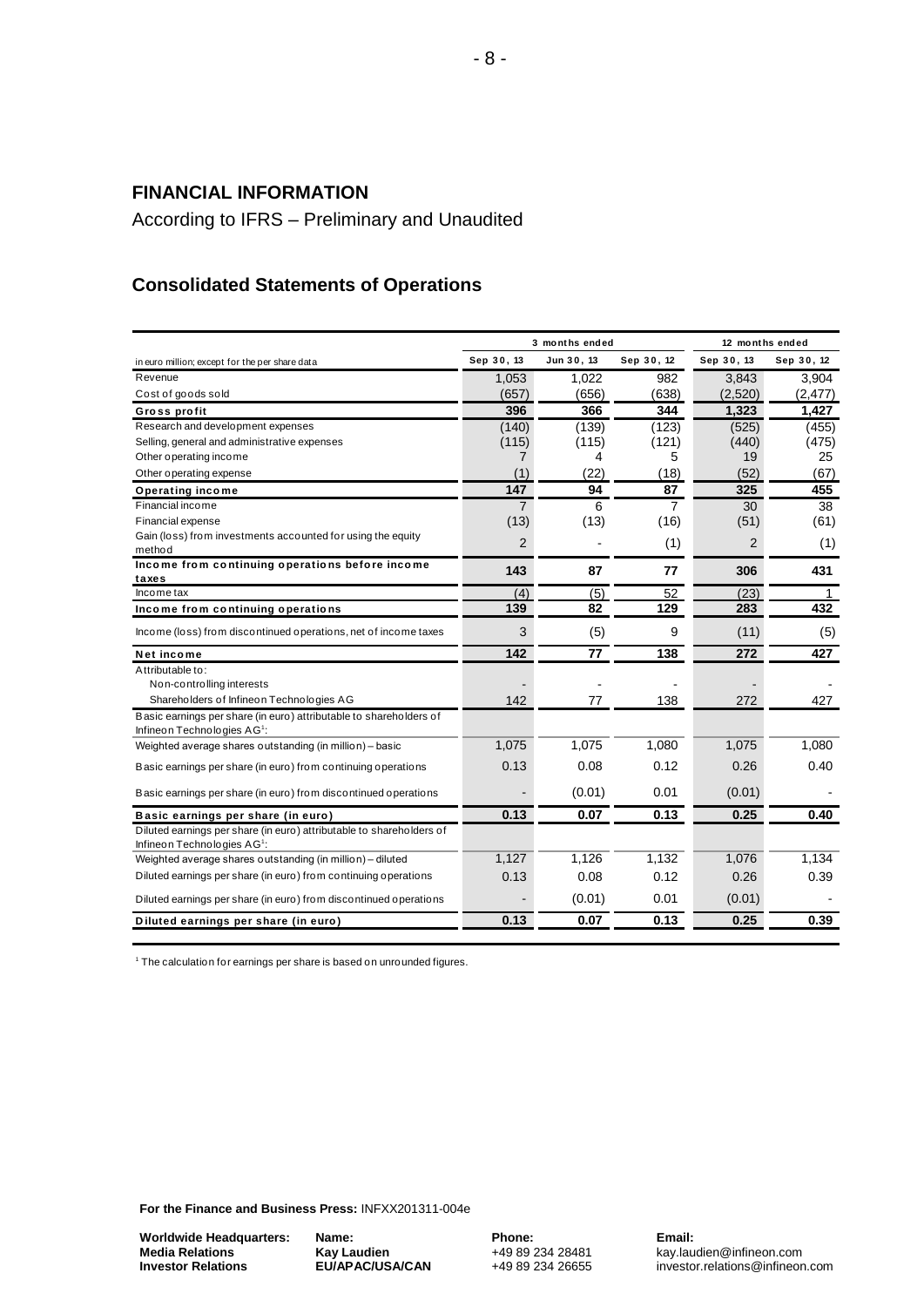### **Segment Revenues and Segment Results**

Infineon defines Segment Result as operating income (loss) excluding asset impairments, net of reversals, impact on earnings of restructuring measures and closures, net, share-based compensation expense, acquisition-related depreciation/amortization and gains (losses), gains (losses) on sales of assets, businesses, or interests in subsidiaries, and other income (expense), including litigation settlement costs.

#### **Reconciliation of Segment Result to Operating Income**

|                                                                                               |            | 3 months ended | 12 months ended |            |            |
|-----------------------------------------------------------------------------------------------|------------|----------------|-----------------|------------|------------|
| in euro million                                                                               | Sep 30, 13 | Jun 30, 13     | Sep 30, 12      | Sep 30, 13 | Sep 30, 12 |
| <b>Segment Result</b><br>plus/minus:                                                          | 148        | 117            | 116             | 377        | 527        |
| Impairment on assets including assets classified as held for sale, net<br>of reversals        | (1)        | (10)           | (10)            | (19)       | (28)       |
| Impact on earnings of restructuring measures and closures, net                                | (11)       | (4)            | (1)             | (18)       | (1)        |
| Share-based compensation expense<br>A cquisition-related depreciation/amortization and losses | (1)        | (1)            |                 | (3)<br>(2) | (2)<br>(3) |
| Gains (losses) on sales of assets, businesses, or interests in<br>subsidiaries, net           |            |                | (1)             |            | (1)        |
| Other income (expenses)                                                                       | 12         | (8)            | (17)            | (11)       | (37)       |
| Operating income                                                                              | 147        | 94             | 87              | 325        | 455        |

#### **Revenues and Segment Result for the three and twelve months ended September 30, 2013 and 2012**

| Revenue in euro million         | 3 months ended |     |       | 12 months ended                |                       |      |
|---------------------------------|----------------|-----|-------|--------------------------------|-----------------------|------|
|                                 | Sep 30, 13     |     |       | Sep 30, 12 +/- in % Sep 30, 13 | Sep 30, 12 $+/-$ in % |      |
| Automotive                      | 455            | 416 | 9     | 1.714                          | 1.660                 |      |
| Industrial Power Control        | 197            | 181 | 9     | 651                            | 728                   | (11) |
| Power Management & Multimarket  | 271            | 247 | 10    | 987                            | 929                   | 6    |
| Chip Card & Security            | 129            | 126 |       | 463                            | 457                   |      |
| <b>Other Operating Segments</b> | 5              | 14  | (64)  | 26                             | 125                   | (79) |
| Corporate and Eliminations      | (4)            | (2) | (100) |                                | 5                     | (60) |
| Total                           | 1,053          | 982 |       | 3,843                          | 3,904                 | (2)  |

| Segment Result in euro million  | 3 months ended |                                                               |      | 12 months ended |      |       |
|---------------------------------|----------------|---------------------------------------------------------------|------|-----------------|------|-------|
|                                 |                | Sep 30, 13 Sep 30, 12 +/- in % Sep 30, 13 Sep 30, 12 +/- in % |      |                 |      |       |
| Automotive                      | 57             | 47                                                            | 21   | 167             | 219  | (24)  |
| Industrial Power Control        | 33             | 26                                                            | 27   | 38              | 118  | (68)  |
| Power Management & Multimarket  | 49             | 37                                                            | 32   | 144             | 142  |       |
| Chip Card & Security            | 12             | 18                                                            | (33) | 39              | 56   | (30)  |
| <b>Other Operating Segments</b> | (1)            | (6)                                                           | 83   | (9)             | 5    | (280) |
| Corporate and Eliminations      | (2             | (6)                                                           | 67   | (2)             | (13) | 85    |
| Total                           | 148            | 116                                                           | 28   | 377             | 527  | (28)  |

**For the Finance and Business Press:** INFXX201311-004e

**Worldwide Headquarters: Media Relations Investor Relations**

**Name: Kay Laudien EU/APAC/USA/CAN** **Phone:** +49 89 234 28481 +49 89 234 26655 **Email:**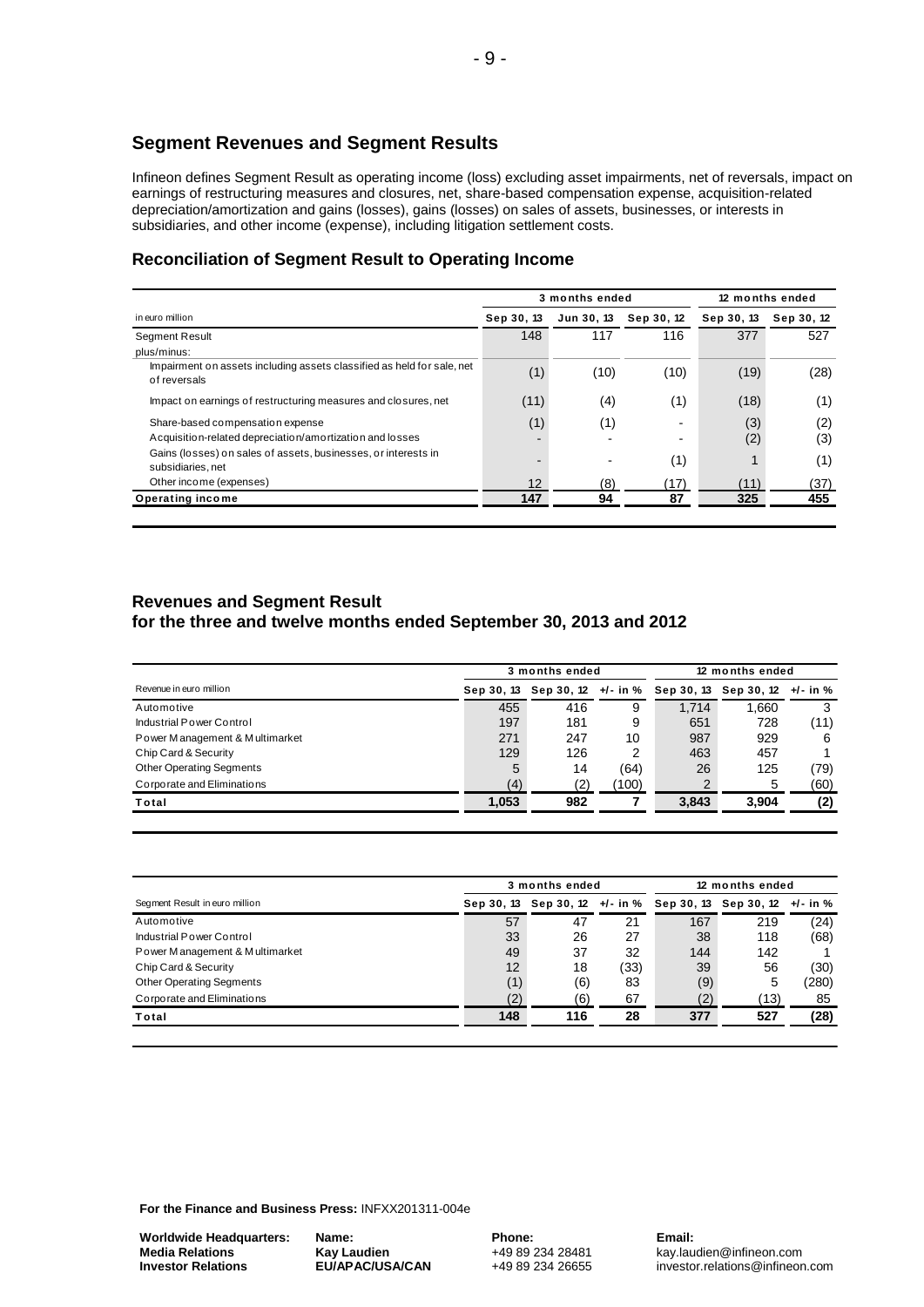#### **Revenues and Segment Result for the three months ended September 30, 2013 and June 30, 2013**

| Revenue in euro million         | 3 months ended |            |              |  |  |
|---------------------------------|----------------|------------|--------------|--|--|
|                                 | Sep 30, 13     | Jun 30, 13 | $+/-$ in $%$ |  |  |
| Automotive                      | 455            | 459        | (1)          |  |  |
| Industrial Power Control        | 197            | 173        | 14           |  |  |
| Power Management & Multimarket  | 271            | 266        | 2            |  |  |
| Chip Card & Security            | 129            | 119        | 8            |  |  |
| <b>Other Operating Segments</b> | 5              | 6          | (17)         |  |  |
| Corporate and Eliminations      | (4)            |            | (300)        |  |  |
| Total                           | 1,053          | 1,022      |              |  |  |

- 10 -

| Segment Result in euro million  | 3 months ended |            |              |  |  |
|---------------------------------|----------------|------------|--------------|--|--|
|                                 | Sep 30, 13     | Jun 30, 13 | $+/-$ in $%$ |  |  |
| Automotive                      | 57             | 52         | 10           |  |  |
| Industrial Power Control        | 33             | 13         | 154          |  |  |
| Power Management & Multimarket  | 49             | 46         |              |  |  |
| Chip Card & Security            | 12             | 10         | 20           |  |  |
| <b>Other Operating Segments</b> | (1)            | (2)        | 50           |  |  |
| Corporate and Eliminations      | (2)            | 2          |              |  |  |
| Total                           | 148            | 117        | 26           |  |  |

# **Employees**

|          | Sep 30, 13 | Jun 30, 13 | Sep 30, 12 |
|----------|------------|------------|------------|
| Infineon | 26,725     | 26.210     | 26,658     |
|          |            |            |            |

<sup>1</sup> As of September 30, 2013, June 30, 2013 and September 30, 2012, 4,472, 4,418 and 4,289 Infineon employees, respectively, were engaged in research and development.

**For the Finance and Business Press:** INFXX201311-004e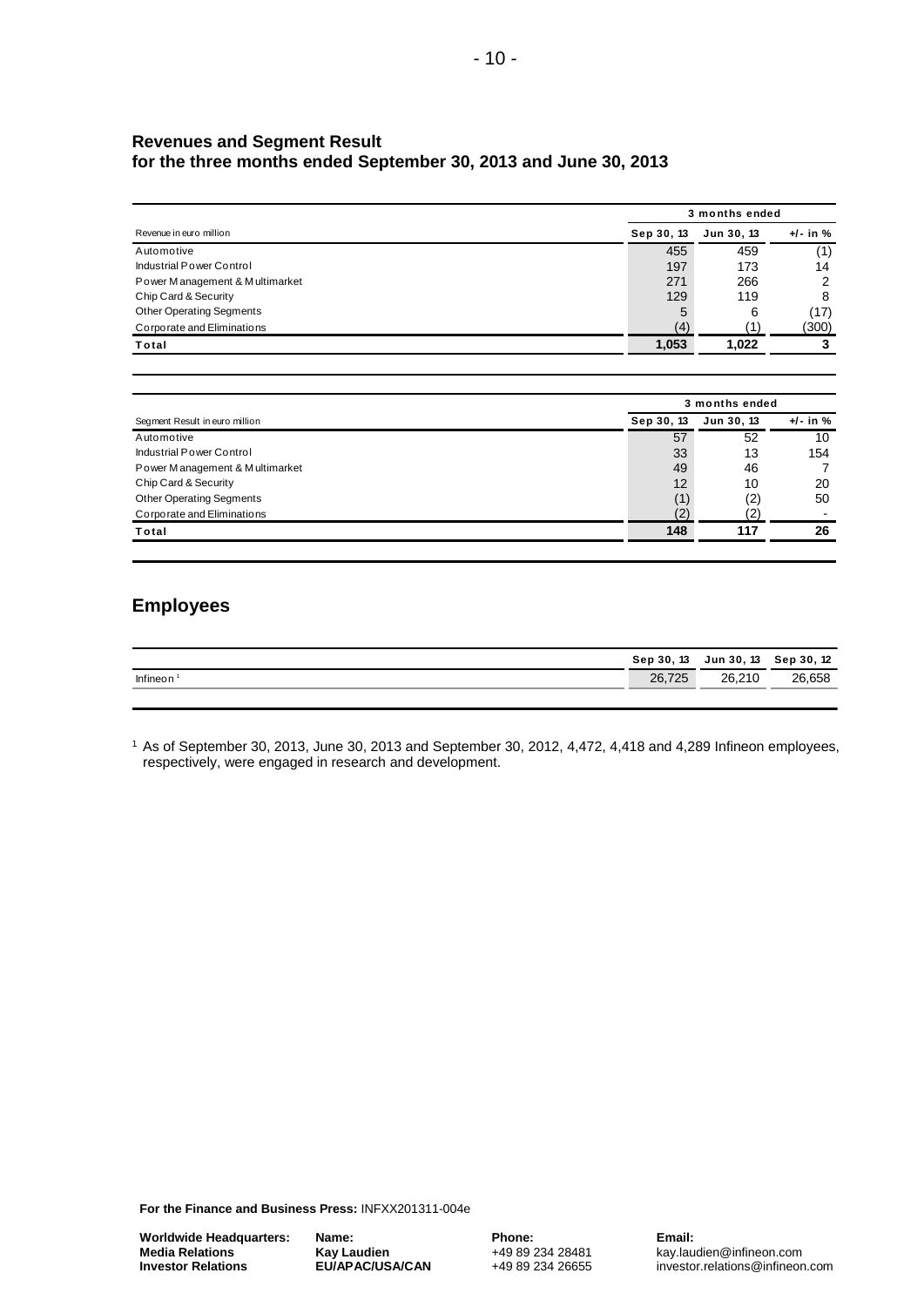| in euro million                                                 | Sep 30, 13     |            | Jun 30, 13 Sep 30, 12 |
|-----------------------------------------------------------------|----------------|------------|-----------------------|
| Assets:                                                         |                |            |                       |
| Current assets:                                                 |                |            |                       |
| Cash and cash equivalents                                       | 527            | 437        | 425                   |
| <b>Financial investments</b>                                    | 1,759          | 1,700      | 1,810                 |
| Trade and other receivables                                     | 571            | 568        | 539                   |
| Therein: Trade accounts receivables                             | 518            | 509        | 474                   |
| <b>Inventories</b>                                              | 609            | 589        | 567                   |
| Income tax receivable                                           | 12             | 12         | 6                     |
| Other current financial assets                                  | 9              | 3          | 9                     |
| Other current assets                                            | 136            | 148        | 149                   |
| Assets classified as held for sale                              |                | 1          | 5                     |
| <b>Total current assets</b>                                     | 3,623          | 3,458      | 3.510                 |
| Property, plant and equipment                                   | 1,600          | 1,574      | 1,731                 |
| Goodwill and other intangible assets                            | 170            | 162        | 146                   |
| Investments accounted for using the equity method               | 34             | 32         | 32                    |
| Deferred tax assets                                             | 325            | 314        | 315                   |
| Other financial assets                                          | 116            | 122        | 124                   |
| Other assets                                                    | 37             | 37         | 40                    |
| <b>Total non-current assets</b>                                 | 2,282          | 2,241      | 2,388                 |
| <b>Total assets</b>                                             | 5,905          | 5,699      | 5,898                 |
|                                                                 |                |            |                       |
| in euro million                                                 | Sep 30, 13     | Jun 30, 13 | Sep 30, 12            |
| Liabilities and equity:                                         |                |            |                       |
| Current liabilities:                                            |                |            |                       |
| Short-term debt and current maturities of long-term debt        | 134            | 139        | 55                    |
| Trade and other payables                                        | 574            | 460        | 622                   |
| Therein: Trade payables                                         | 569            | 455        | 615                   |
| Current provisions                                              | 675            | 661        | 710                   |
| Income tax payable                                              | 62             | 47         | 69                    |
| Other current financial liabilities                             | 12             | 20         | 100                   |
| Other current liabilities                                       | 137            | 157        | 122                   |
| <b>Total current liabilities</b>                                | 1,594          | 1.484      | 1,678                 |
| Long-term debt                                                  | 169            | 166        | 240                   |
| Pension plans and similar commitments                           | 246            | 294        | 293                   |
| Deferred tax liabilities                                        | 4              | 4          | 4                     |
| Long-term provisions                                            | 46             | 63         | 30                    |
| Other financial liabilities                                     | $\overline{7}$ | 9          | 8                     |
| Other liabilities                                               | 63             | 67         | 70                    |
| Total non-current liabilities                                   | 535            | 603        | 645                   |
| <b>Total liabilities</b>                                        | 2,129          | 2,087      | 2,323                 |
| Shareholders' equity:                                           |                |            |                       |
| Ordinary share capital                                          | 2,162          | 2,162      | 2,160                 |
| Additional paid-in capital                                      | 5,549          | 5,548      | 5,674                 |
| Accumulated deficit                                             | (3,907)        | (4,069)    | (4, 199)              |
| Other reserves                                                  | 9              | 8          | 28                    |
| Own shares                                                      | (37)           | (37)       |                       |
| Put options on own shares                                       |                |            | (88)                  |
| Equity attributable to shareholders of Infineon Technologies AG | 3,776          | 3,612      | 3,575                 |
| <b>Total liabilities and equity</b>                             | 5,905          | 5,699      | 5,898                 |

# **Consolidated Statement of Financial Position**

**For the Finance and Business Press:** INFXX201311-004e

**Worldwide Headquarters: Media Relations Investor Relations**

**Name: Kay Laudien EU/APAC/USA/CAN** **Phone:** +49 89 234 28481 +49 89 234 26655 **Email:**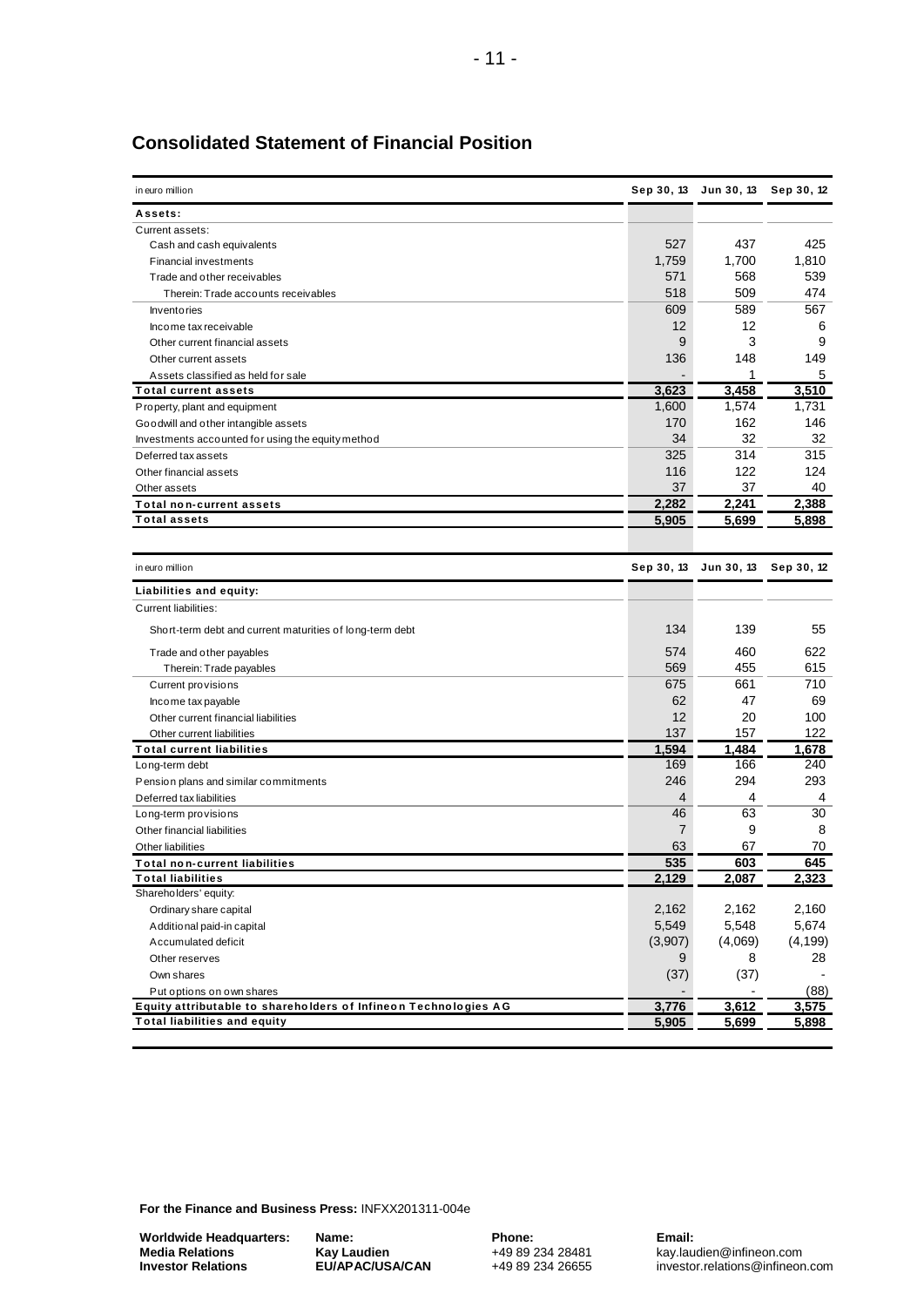#### **Regional Sales Development**

| in %                        |            | 3 months ended |            |            |            |
|-----------------------------|------------|----------------|------------|------------|------------|
|                             | Sep 30, 13 | Jun 30, 13     | Sep 30, 12 | Sep 30, 13 | Sep 30, 12 |
| Revenue:                    |            |                |            |            |            |
| Europe, Middle East, Africa | 40%        | 40%            | 41%        | 41%        | 44%        |
| Therein: Germany            | 21%        | 20%            | 21%        | 21%        | 23%        |
| Asia-Pacific (w/o Japan)    | 42%        | 40%            | 40%        | 40%        | 38%        |
| Therein: China              | 20%        | 18%            | 19%        | 18%        | 16%        |
| Japan                       | 6%         | 6%             | 7%         | 6%         | 6%         |
| Americas                    | 12%        | 14%            | 12%        | 13%        | 12%        |
| Total                       | 100%       | 100%           | 100%       | 100%       | 100%       |

# **Consolidated Statements of Cash Flows**

#### **Gross and Net Cash Position**

Infineon defines gross cash position as cash and cash equivalents and financial investments, and net cash position as gross cash position less short-term debt and long-term debt. Since Infineon holds some of its liquid funds in the form of financial investments, which for IFRS purposes are not considered to be "cash and cash equivalents", it reports its gross and net cash positions to provide investors with an understanding of the Company's liquidity. The gross and net cash position is derived as follows from the corresponding amounts in the consolidated statement of financial position:

| in euro million                                          | Sep 30, 13 | Jun 30, 13 | Sep 30, 12 |
|----------------------------------------------------------|------------|------------|------------|
| Cash and cash equivalents                                | 527        | 437        | 425        |
| <b>Financial investments</b>                             | 1,759      | 1,700      | 1,810      |
| Gross cash position                                      | 2,286      | 2,137      | 2,235      |
| Less:                                                    |            |            |            |
| Short-term debt and current maturities of long-term debt | 134        | 139        | 55         |
| Long-term debt                                           | 169        | 166        | 240        |
| Net cash position                                        | 1,983      | 1,832      | 1,940      |
|                                                          |            |            |            |

#### **Free Cash Flow**

Infineon defines free cash flow as cash flow from operating and investing activities from continuing operations excluding purchases or sales of financial investments. The presentation of free cash flow provides useful information to investors because this measure gives an indication of the cash-generating ability of Infineon. Free cash flow is an additional measure, since Infineon holds a portion of its liquid resources in form of financial investments and it eliminates changes of financial investments from the cash generated from Infineon's business. Free cash flow is not intended to represent the residual cash flow available for discretionary expenditures, since dividends, debt service requirements or other non-discretionary expenditures are not deducted. Free cash flow includes only amounts from<br>
continuing operations, and is determined as follows from the consolidated statement of cash flows:<br> **12 mont** continuing operations, and is determined as follows from the consolidated statement of cash flows:

|                                                                      | 3 months ended |       |                                                        | 12 months ended |         |
|----------------------------------------------------------------------|----------------|-------|--------------------------------------------------------|-----------------|---------|
| in euro million                                                      |                |       | Sep 30, 13 Jun 30, 13 Sep 30, 12 Sep 30, 13 Sep 30, 12 |                 |         |
| Net cash provided by operating activities from continuing operations | 309            | 205   | 291                                                    | 610             | 667     |
| Net cash used in investing activities from continuing operations     | (213)          | (165) | (344)                                                  | (328)           | (1,013) |
| Purchases (Proceeds from sales) of financial investments, net        | 60             | 95    | 100                                                    | (47)            | 127     |
| Free Cash Flow from continuing operations                            | 156            | 135   | 47                                                     | 235             | (219)   |

**For the Finance and Business Press:** INFXX201311-004e

**Worldwide Headquarters: Media Relations Investor Relations**

**Name: Kay Laudien EU/APAC/USA/CAN** **Phone:** +49 89 234 28481 +49 89 234 26655 **Email:**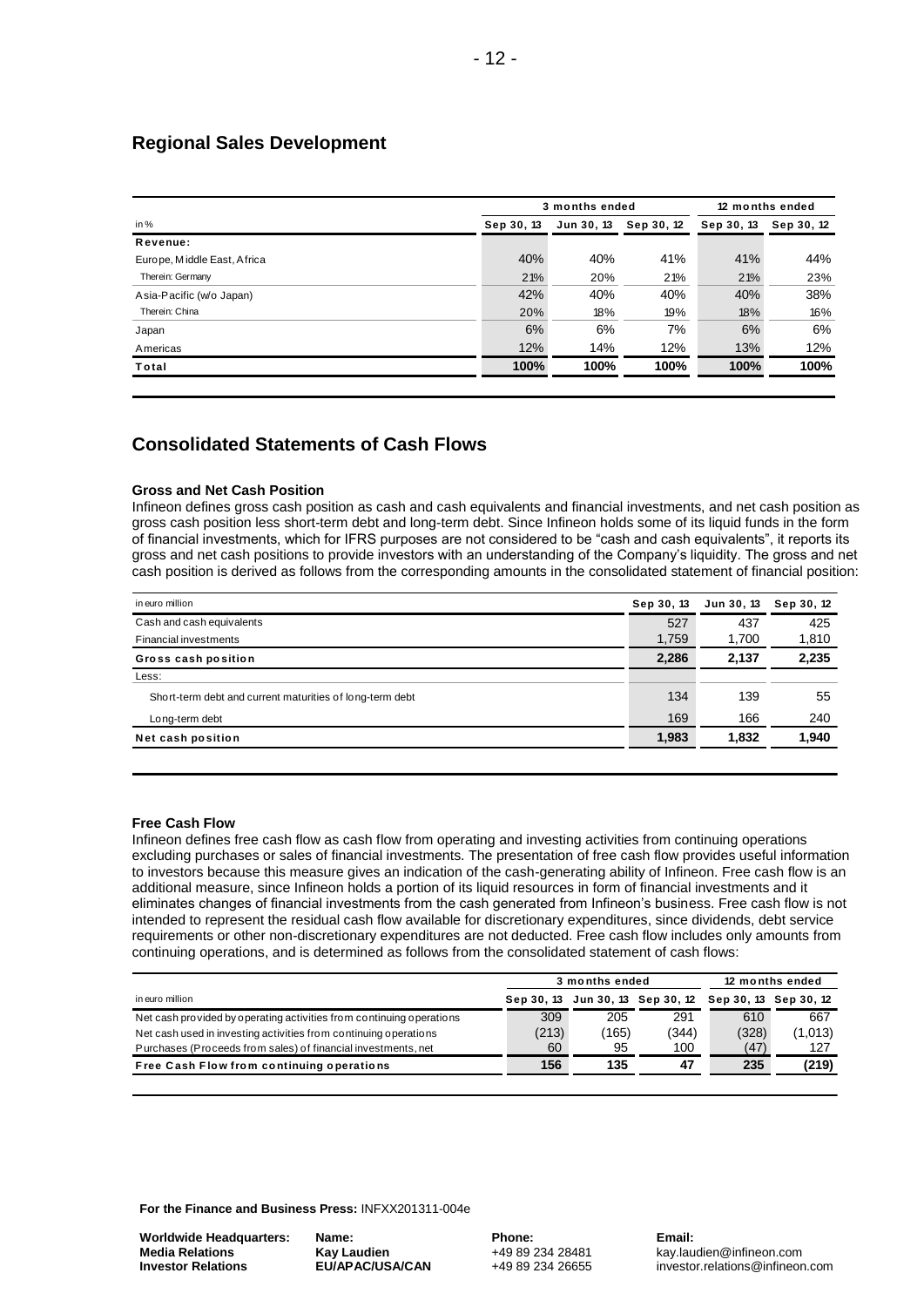# **Consolidated Statements of Cash Flows**

| in euro million<br>Net income<br>Plus/Minus: net loss (income) from discontinued operations, net of<br>income taxes<br>Adjustments to reconcile net income to net cash provided by<br>operating activities:<br>Depreciation and amortization<br>Income tax expense (benefit)<br>Net interest result<br>Provision for doubtful accounts | Sep 30, 13<br>142<br>(3)<br>119<br>4 | Jun 30, 13<br>77<br>5<br>115 | Sep 30, 12<br>138<br>(9) | Sep 30, 13<br>272<br>11 | Sep 30, 12<br>427<br>5 |
|----------------------------------------------------------------------------------------------------------------------------------------------------------------------------------------------------------------------------------------------------------------------------------------------------------------------------------------|--------------------------------------|------------------------------|--------------------------|-------------------------|------------------------|
|                                                                                                                                                                                                                                                                                                                                        |                                      |                              |                          |                         |                        |
|                                                                                                                                                                                                                                                                                                                                        |                                      |                              |                          |                         |                        |
|                                                                                                                                                                                                                                                                                                                                        |                                      |                              |                          |                         |                        |
|                                                                                                                                                                                                                                                                                                                                        |                                      |                              |                          |                         |                        |
|                                                                                                                                                                                                                                                                                                                                        |                                      |                              |                          |                         |                        |
|                                                                                                                                                                                                                                                                                                                                        |                                      |                              | 115                      | 466                     | 428                    |
|                                                                                                                                                                                                                                                                                                                                        |                                      | 5                            | (52)                     | 23                      | (1)                    |
|                                                                                                                                                                                                                                                                                                                                        | 6                                    | 7                            | 10                       | 21                      | 22                     |
|                                                                                                                                                                                                                                                                                                                                        | (1)                                  | 3                            |                          | (8)                     | 5                      |
| Losses (gains) on disposals of property, plant and equipment                                                                                                                                                                                                                                                                           | (1)                                  |                              | 1                        | (1)                     | 1                      |
| Loss (gain) from investments accounted for using the equity                                                                                                                                                                                                                                                                            | (2)                                  |                              | 1                        | (2)                     | 1                      |
| Impairment charges                                                                                                                                                                                                                                                                                                                     | 1                                    | 10                           | 10                       | 19                      | 28                     |
| Share-based compensation                                                                                                                                                                                                                                                                                                               | $\mathbf{1}$                         | 1                            |                          | 3                       | 2                      |
| Change in trade and other receivables                                                                                                                                                                                                                                                                                                  | (5)                                  | (40)                         | 39                       | (34)                    | 51                     |
| Change in inventories                                                                                                                                                                                                                                                                                                                  | (22)                                 | (16)                         | (23)                     | (44)                    | (62)                   |
| Change in other current assets                                                                                                                                                                                                                                                                                                         | 12                                   | (13)                         | (8)                      | 21                      | (14)                   |
| Change in trade and other payables                                                                                                                                                                                                                                                                                                     | 113                                  | 7                            | 98                       | (45)                    | (96)                   |
| Change in provisions                                                                                                                                                                                                                                                                                                                   | 8                                    | 32                           | 26                       | (19)                    | (78)                   |
| Change in other current liabilities                                                                                                                                                                                                                                                                                                    | (29)                                 | 29                           | (61)                     | 15                      | (20)                   |
| Change in other assets and liabilities                                                                                                                                                                                                                                                                                                 | (27)                                 | (7)                          | 9                        | (37)                    | (34)                   |
| Interest received                                                                                                                                                                                                                                                                                                                      | 2                                    | 2                            | 6                        | 14                      | 36                     |
| Interest paid                                                                                                                                                                                                                                                                                                                          | (2)                                  | (5)                          | (2)                      | (12)                    | (15)                   |
| Income tax paid                                                                                                                                                                                                                                                                                                                        | (7)                                  | (7)                          | (7)                      | (53)                    | (19)                   |
| Net cash provided by operating activities from                                                                                                                                                                                                                                                                                         |                                      |                              |                          |                         |                        |
| continuing operations                                                                                                                                                                                                                                                                                                                  | 309                                  | 205                          | 291                      | 610                     | 667                    |
| Net cash used in operating activities from discontinued<br>operations                                                                                                                                                                                                                                                                  |                                      | (6)                          | (1)                      | (9)                     | (28)                   |
| Net cash provided by operating activities                                                                                                                                                                                                                                                                                              | 309                                  | 199                          | 290                      | 601                     | 639                    |
| Purchases of financial investments                                                                                                                                                                                                                                                                                                     | (185)                                | (285)                        | (500)                    | (1,340)                 | (2,369)                |
| Proceeds from sales of financial investments                                                                                                                                                                                                                                                                                           | 125                                  | 190                          | 400                      | 1,387                   | 2.242                  |
| Purchases of intangible assets and other assets                                                                                                                                                                                                                                                                                        | (16)                                 | (18)                         | (12)                     | (63)                    | (58)                   |
| Purchases of property, plant and equipment                                                                                                                                                                                                                                                                                             | (139)                                | (53)                         | (234)                    | (315)                   | (832)                  |
| Proceeds from sales of property, plant and equipment and other                                                                                                                                                                                                                                                                         |                                      |                              |                          |                         |                        |
| assets                                                                                                                                                                                                                                                                                                                                 | 2                                    | 1                            | 2                        | 3                       | 4                      |
| Net cash used in investing activities from continuing                                                                                                                                                                                                                                                                                  | (213)                                | (165)                        | (344)                    | (328)                   | (1,013)                |
| operations                                                                                                                                                                                                                                                                                                                             |                                      |                              |                          |                         |                        |
| Net cash used in investing activities from discontinued<br>operations                                                                                                                                                                                                                                                                  |                                      |                              | (2)                      | (1)                     | (12)                   |
| Net cash used in investing activities                                                                                                                                                                                                                                                                                                  | (213)                                | (165)                        | (346)                    | (329)                   | (1,025)                |

**For the Finance and Business Press:** INFXX201311-004e

**Worldwide Headquarters: Media Relations Investor Relations**

**Name: Kay Laudien EU/APAC/USA/CAN** **Phone:** +49 89 234 28481 +49 89 234 26655 **Email:**